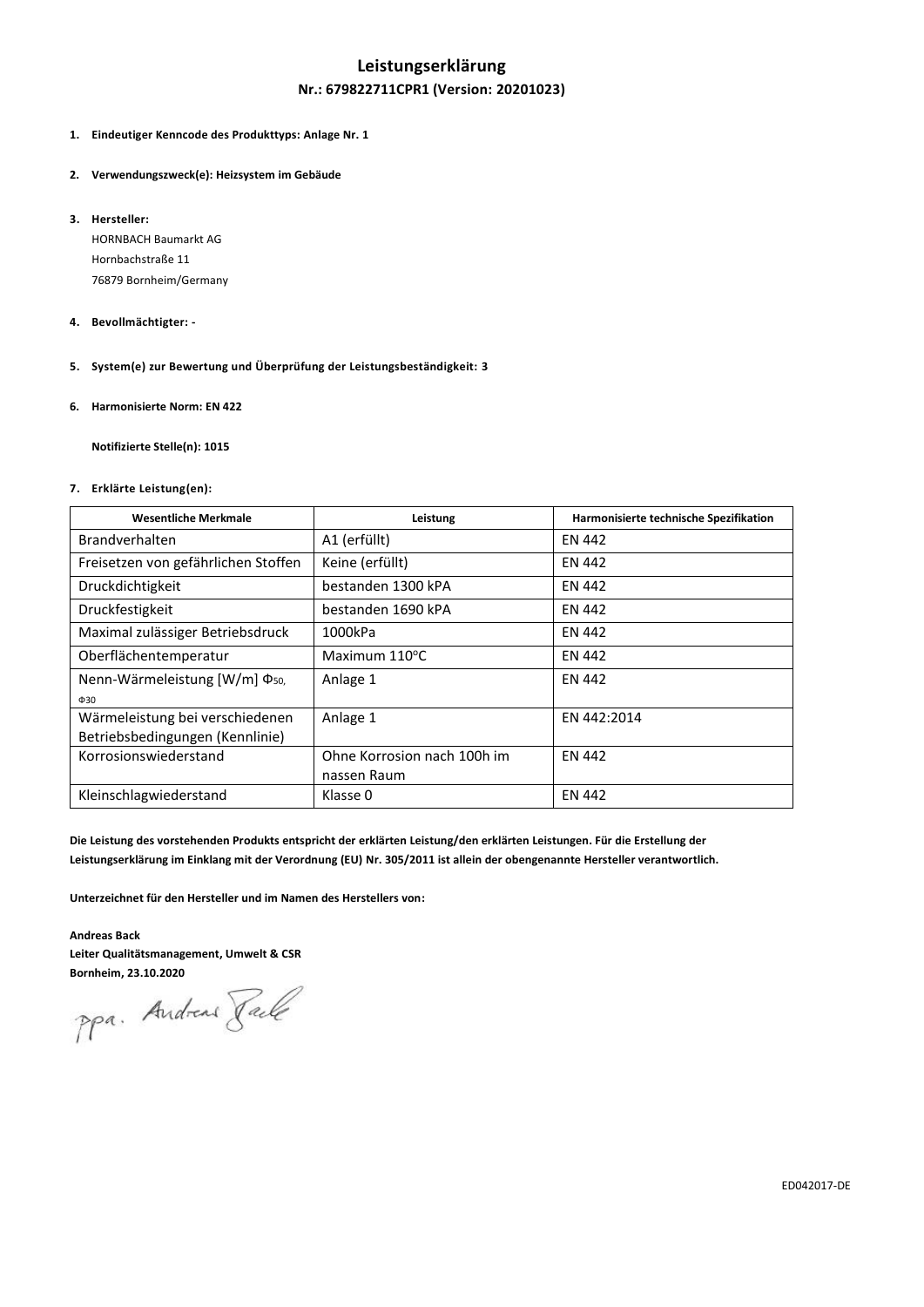# **Declaration of Performance**

## **Nr.: 679822711CPR1 (Version: 20201023)**

- **1. Unique identification code of the product-type: Annex No. 1**
- **2. Intended use/es: Heating system in the building**
- **3. Manufacturer:**

HORNBACH Baumarkt AG Hornbachstraße 11 76879 Bornheim/Germany

### **4. Authorised representative:-**

- **5. System/s of AVCP: 3**
- **6. Harmonised standard: 422**

**Notified body/ies: 1015**

### **7. Declared performance/s:**

| <b>Essential characteristics</b>                                              | Performance                             | Harmonised technical specification |
|-------------------------------------------------------------------------------|-----------------------------------------|------------------------------------|
| Reaction to fire                                                              | A1 (fulfilled)                          | <b>EN 442</b>                      |
| Release of harmful substances                                                 | none (fulfilled)                        | EN 442                             |
| Pressure tightness                                                            | passed 1300 kPa                         | EN 442                             |
| Compressive strength                                                          | passed 1690 kPa                         | <b>EN 442</b>                      |
| Maximum permissible operating<br>pressure                                     | 1000 kPa                                | EN 442                             |
| Surface temperature                                                           | maximum $110^{\circ}$ C                 | <b>EN 442</b>                      |
| Nominal heat output [W/m] Φ <sub>50, Φ30</sub>                                | Annex 1                                 | <b>EN 442</b>                      |
| Thermal output in different<br>operating conditions (characteristic<br>curve) | Annex 1                                 | EN 442:2014                        |
| Corrosion resistance                                                          | no corrosion after 100 h in wet<br>room | <b>EN 442</b>                      |
| Resistance against minor impacts                                              | Class 0                                 | <b>EN 442</b>                      |

**The performance of the product identified above is in conformity with the set of declared performance/s. This declaration of performance is issued, in accordance with Regulation (EU) No 305/2011, under the sole responsibility of the manufacturer identified above.**

**Signed for and on behalf of the manufacturer by:**

**Andreas Back**

**Head of Quality Assurance, Environmental Issues & CSR**

**At Bornheim on 23.10.2020**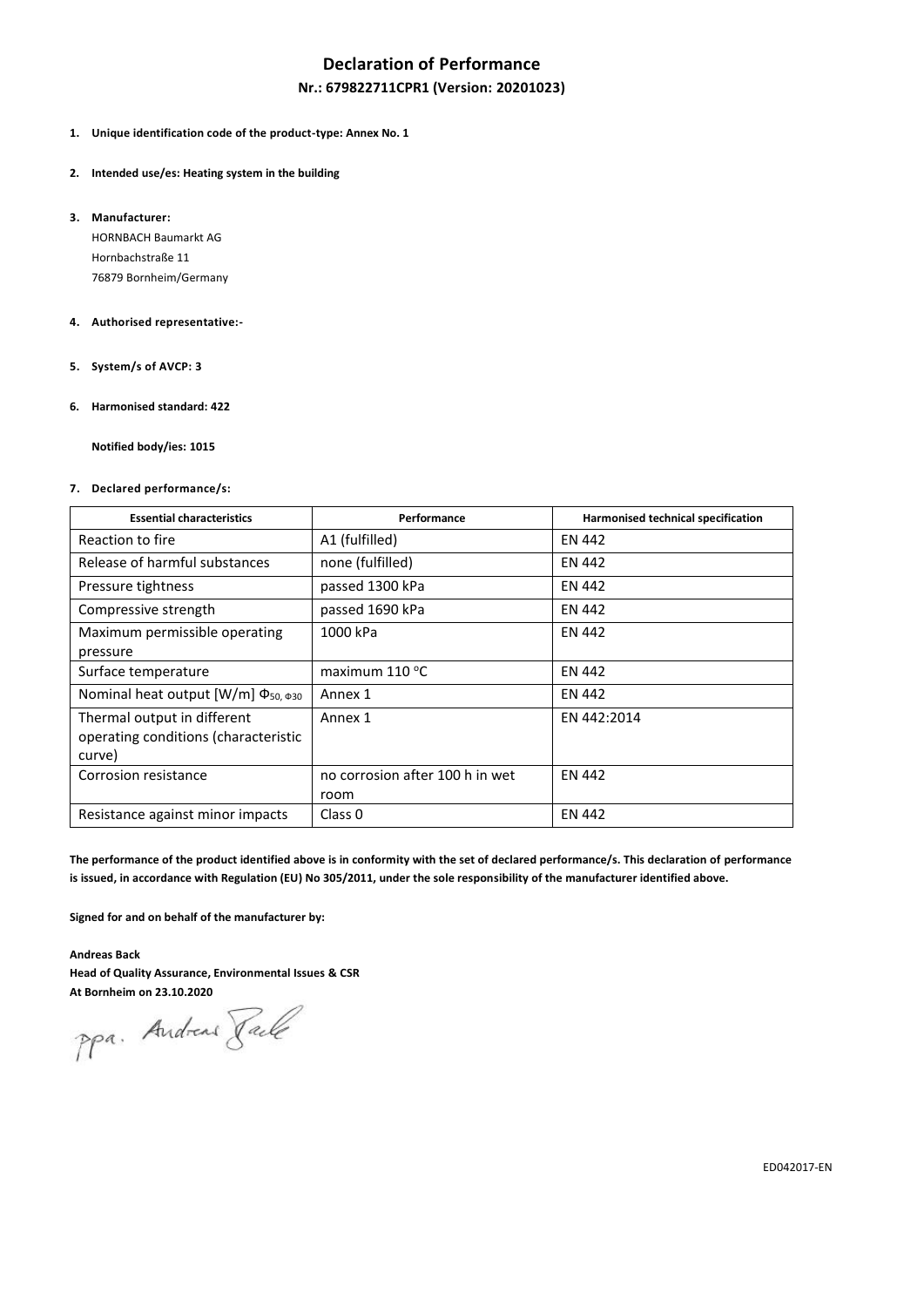# **Déclaration des Performances**

## **Nr.: 679822711CPR1 (Version: 20201023)**

- **1. Code d'identification unique du produit type : Annexe n° 1**
- **2. Usage(s) prévu(s) : Système de chauffage dans le bâtiment**
- **3. Fabricant :**

HORNBACH Baumarkt AG Hornbachstraße 11 76879 Bornheim/Germany

- **4. Mandataire : -**
- **5. Système(s) d'évaluation et de vérification de la constance des performances : 3**
- **6. Norme harmonisée : 422**

**Organisme(s) notifié(s) : 1015**

**7. Performance(s) déclarées :**

| <b>Remarques essentielles</b>                                                                | Performance                                                         | Spécifications techniques harmonisées |
|----------------------------------------------------------------------------------------------|---------------------------------------------------------------------|---------------------------------------|
| Comportement au feu                                                                          | A1 (conforme)                                                       | EN 442                                |
| Dégagement de substances<br>dangereuses                                                      | aucun (conforme)                                                    | EN 442                                |
| Etanchéité sous pression                                                                     | conforme 1300 kPa                                                   | EN 442                                |
| Résistance à la compression                                                                  | conforme 1690 kPa                                                   | EN 442                                |
| Pression maximale autorisée en<br>fonctionnement                                             | 1000 kPa                                                            | <b>EN 442</b>                         |
| Température de surface                                                                       | maximum $110^{\circ}$ C                                             | EN 442                                |
| Puissance thermique nominale<br>$[W/m] \Phi_{50, \Phi_{30}}$                                 | Annexe 1                                                            | EN 442                                |
| Performance thermique dans<br>différentes conditions de<br>fonctionnement (caractéristiques) | Annexe 1                                                            | EN 442:2014                           |
| Résistance à la corrosion                                                                    | pas de trace de corrosion après<br>100 heures dans un espace humide | <b>EN 442</b>                         |
| Résistance aux petits chocs                                                                  | Classe 0                                                            | <b>EN 442</b>                         |

**Les performances du produit identifié ci-dessus sont conformes aux performances déclarées. Conformément au règlement (UE) n <sup>o</sup> 305/2011, la présente déclaration des performances est établie sous la seule responsabilité du fabricant mentionné ci-dessus.**

**Signé pour le fabricant et en son nom par :**

**Andreas Back Directeur Management de la qualité & CSR**

**À Bornheim, le 23.10.2020**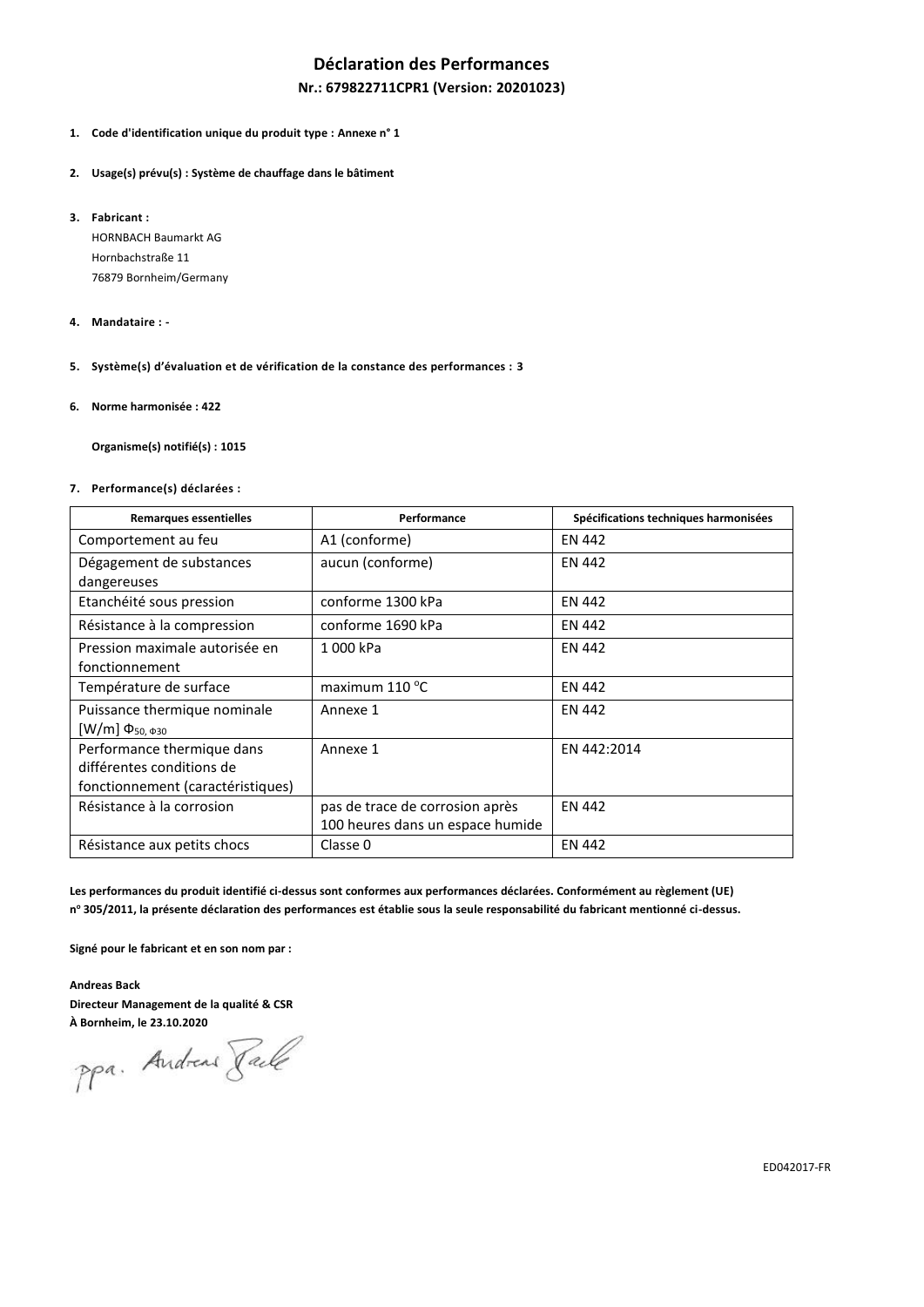# **Dichiarazione di Prestazione**

## **Nr.: 679822711CPR1 (Version: 20201023)**

### **1. Codice di identificazione unico del** tipo di prodotto**: Allegato n. 1**

#### **2. Usi previsti: Sistema di riscaldamento nell'edificio**

**3. Fabbricante:**

HORNBACH Baumarkt AG Hornbachstraße 11 76879 Bornheim/Germany

#### **4. Mandatario: -**

**5. Sistemi di VVCP: 3**

### **6. Norma armonizzata: 422**

**Organismi notificati: 1015**

### **7. Prestazione(i) dichiarata(e):**

| Caratteristiche essenziali                                                          | Prestazione                                          | Specifiche tecniche armonizzate |  |  |  |
|-------------------------------------------------------------------------------------|------------------------------------------------------|---------------------------------|--|--|--|
| Comportamento antincendio                                                           | A1 (OK)                                              | EN 442                          |  |  |  |
| Rilascio di sostanze pericolose                                                     | nessuna (OK)                                         | EN 442                          |  |  |  |
| Pressurizzazione                                                                    | superata 1300 kPa                                    | EN 442                          |  |  |  |
| Resistenza alla compressione                                                        | superata 1690 kPa                                    | EN 442                          |  |  |  |
| Max pressione di esercizio<br>ammissibile                                           | 1000 kPa                                             | EN 442                          |  |  |  |
| Temperatura di superficie                                                           | max $110 °C$                                         | EN 442                          |  |  |  |
| Potenza termica nominale [W/m]<br>$\Phi$ <sub>50</sub> , $\Phi$ <sub>30</sub>       | Allegato 1                                           | EN 442                          |  |  |  |
| Rendimento termico in diverse<br>condizioni operative (diagramma<br>caratteristico) | Allegato 1                                           | EN 442:2014                     |  |  |  |
| Resistenza alla corrosione                                                          | nessuna corrosione dopo 100 ore<br>in ambiente umido | EN 442                          |  |  |  |
| Resistenza al pietrischetto                                                         | Classe 0                                             | <b>EN 442</b>                   |  |  |  |

**La prestazione del prodotto sopra identificato è conforme alla prestazione dichiarata. Si rilascia la presente dichiarazione di prestazione sotto la responsabilità esclusiva del fabbricante sopra identificato, in conformità al regolamento (UE) n. 305/2011.**

**Firmato a nome e per conto del fabbricante da:**

**Andreas Back Responsabile Qualità & CSR**

**In Bornheim addì 23.10.2020**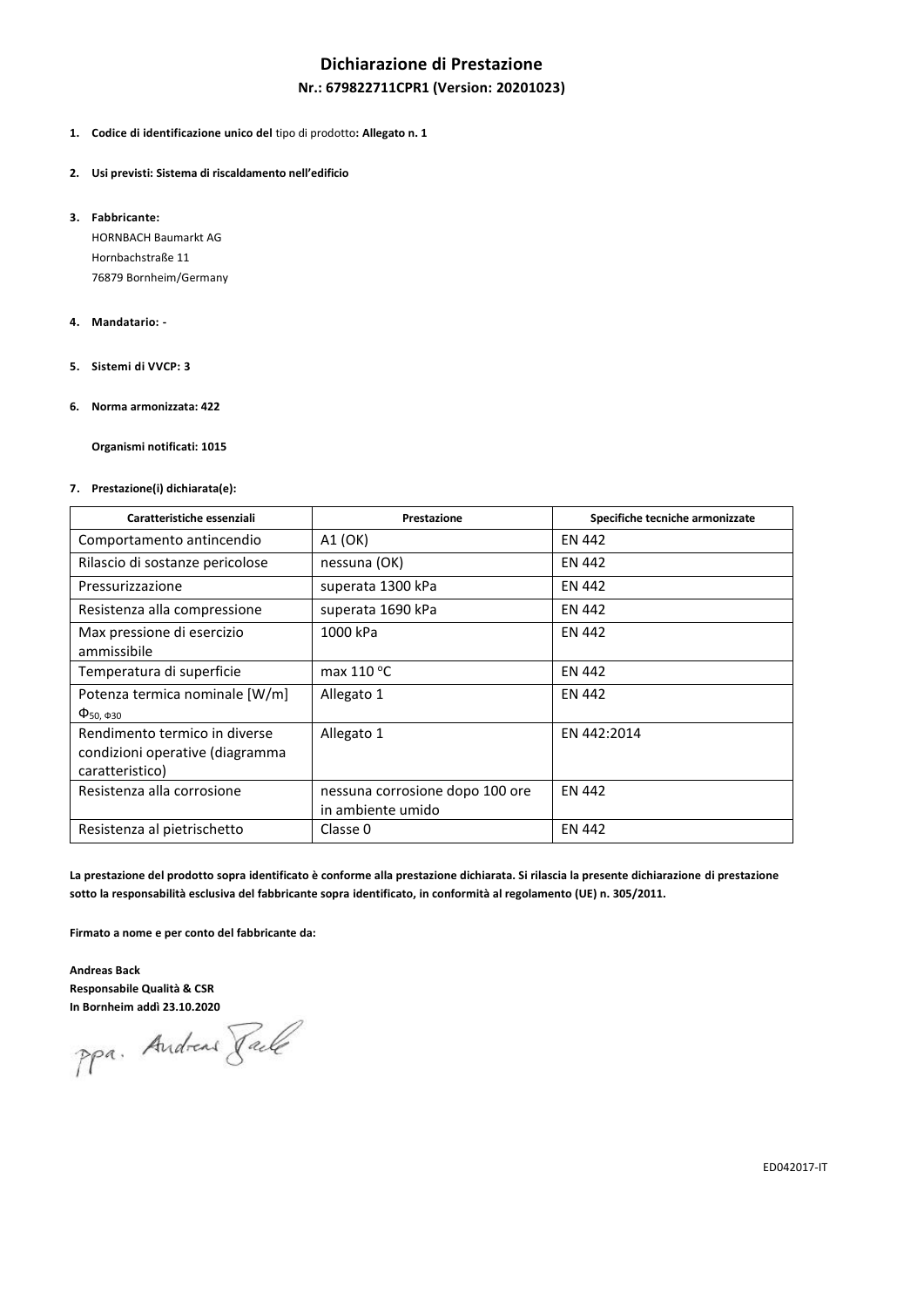## **Prestatieverklaring**

## **Nr.: 679822711CPR1 (Version: 20201023)**

- **1. Unieke identificatiecode van het producttype: Bijlage nr. 1**
- **2. Beoogd(e) gebruik(en): Verwarming in gebouw**
- **3. Fabrikant:**

HORNBACH Baumarkt AG Hornbachstraße 11 76879 Bornheim/Germany

- **4. Gemachtigde: -**
- **5. Het system of de systemen voor de beoordeling en verificatie van de prestatiebestendigheid: 3**
- **6. Geharmoniseerde norm: 422**

**Aangemelde instantie(s): 1015**

#### **7. Aangegeven prestatie(s):**

| Essentiële kenmerken                       | Prestatie                           | Geharmoniseerde technische specificatie |  |  |
|--------------------------------------------|-------------------------------------|-----------------------------------------|--|--|
| <b>Brandklasse</b>                         | A1 (aangetoond)                     | EN 442                                  |  |  |
| Vrijkomen van gevaarlijke stoffen          | geen (aangetoond)                   | EN 442                                  |  |  |
| Drukdichtheid                              | aangetoond 1300 kPa                 | <b>EN 442</b>                           |  |  |
| Drukvastheid                               | aangetoond 1690 kPa                 | EN 442                                  |  |  |
| Maximaal toegestane bedrijfsdruk           | 1000 kPa                            | EN 442                                  |  |  |
| Oppervlaktetemperatuur                     | maximaal 110 °C                     | EN 442                                  |  |  |
| Nom. warmtevermogen [W/m] Φ <sub>50.</sub> | Bijlage 1                           | <b>EN 442</b>                           |  |  |
| $\Phi$ 30                                  |                                     |                                         |  |  |
| Warmtevermogen bij verschillende           | Installatie 1                       | EN 442:2014                             |  |  |
| gebruiksomstandigheden                     |                                     |                                         |  |  |
| (karakteristiek)                           |                                     |                                         |  |  |
| Corrosiebestendigheid                      | zonder corrosie na 100 uur in natte | <b>EN 442</b>                           |  |  |
|                                            | ruimte                              |                                         |  |  |
| Bestand tegen kleine inslag                | Klasse 0                            | <b>EN 442</b>                           |  |  |

**De prestaties van het hierboven omschreven product zijn conform de aangegeven prestaties. Deze prestatieverklaring wordt in overeenstemming met Verordening (EU) nr. 305/2011 onder de exclusieve verantwoordelijkheid van de hierboven vermelde fabrikant verstrekt.**

**Ondertekend voor en namens de fabrikant door:**

**Andreas Back hoofd Kwaliteitsmanagement & CSR**

**Te Bornheim op 23.10.2020**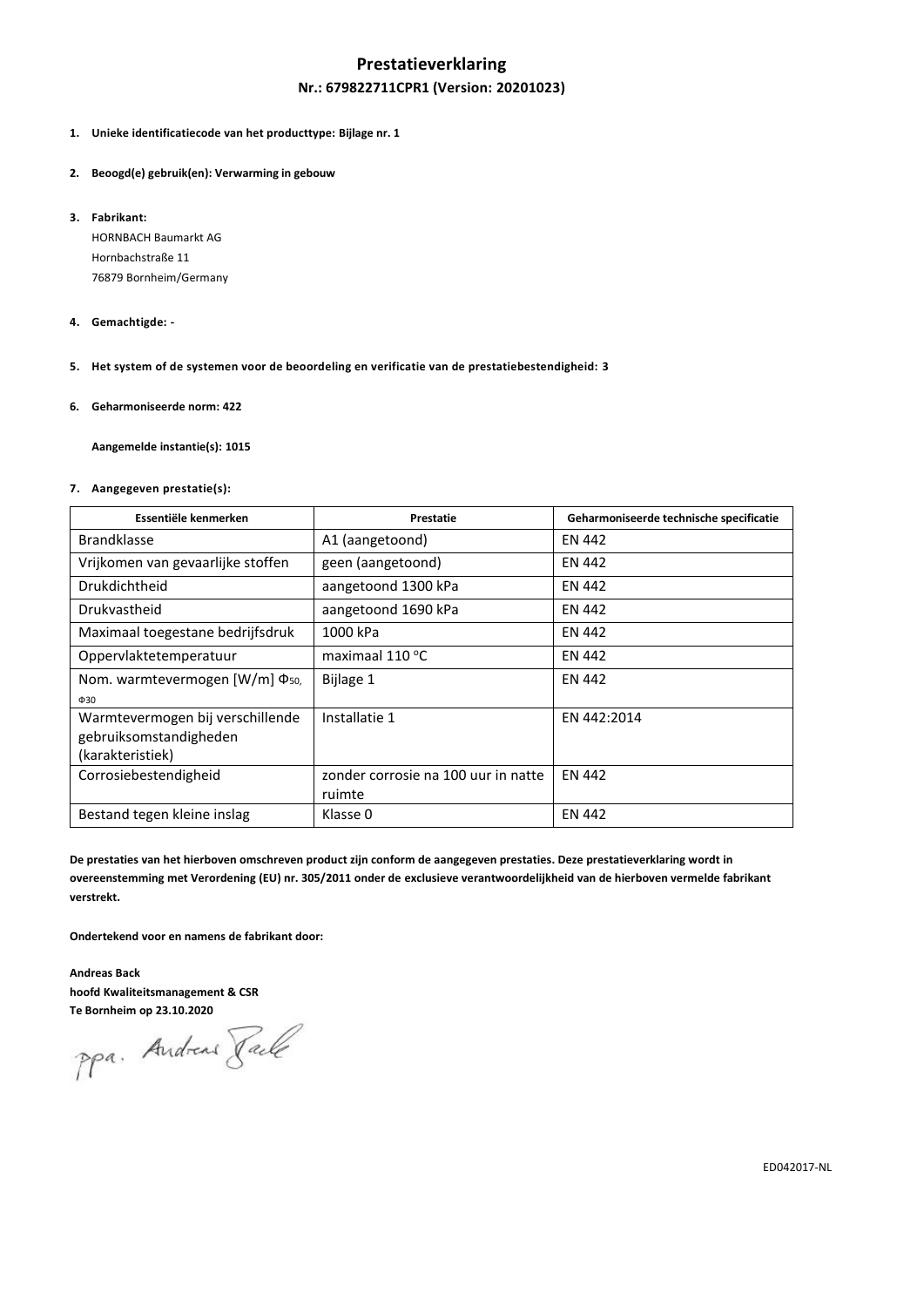## **Prestandadeklaration**

## **Nr.: 679822711CPR1 (Version: 20201023)**

## **1. Produkttypens unika identifikationskod: Bilaga nr 1**

- **2. Avsedd användning/avsedda användningar: Värmesystem i byggnaden**
- **3. Tillverkare:**

HORNBACH Baumarkt AG Hornbachstraße 11 76879 Bornheim/Germany

- **4. Tillverkarens representant: -**
- **5. System för bedömning och fortlöpande kontroll av prestanda: 3**
- **6. Harmoniserad standard: 422**

**Anmält/anmälda organ: 1015**

### **7. Angiven prestanda:**

| Väsentliga kännetecken                                                    | Prestanda                                         | Harmoniserad teknisk specifikation |
|---------------------------------------------------------------------------|---------------------------------------------------|------------------------------------|
| Förhållningssätt vid brand                                                | A1 (godkänd)                                      | <b>EN 442</b>                      |
| Utsläpp av farliga ämnen                                                  | inga (godkänd)                                    | <b>EN 442</b>                      |
| Trycktäthet                                                               | godkänd 1300 kPa                                  | <b>EN 442</b>                      |
| Tryckhållfasthet                                                          | godkänd 1690 kPa                                  | <b>EN 442</b>                      |
| Maximalt tillåtet arbetstryck                                             | 1000 kPa                                          | <b>EN 442</b>                      |
| Yttemperatur                                                              | maximalt 110 °C                                   | <b>EN 442</b>                      |
| Nominell värmeeffekt[W/m] Φ <sub>50, Φ30</sub>                            | Bilaga 1                                          | <b>EN 442</b>                      |
| Värmeeffekt vid varierande<br>driftförhållanden (karakteristisk<br>kurva) | Bilaga 1                                          | EN 442:2014                        |
| Korrosionsbeständighet                                                    | ingen korrosion efter 100 timmar i<br>fuktigt rum | <b>EN 442</b>                      |
| Slaghållfasthet                                                           | Klass <sub>0</sub>                                | <b>EN 442</b>                      |

**Prestandan för ovanstående produkt överensstämmer med den angivna prestandan. Denna prestandadeklaration har utfärdats i enlighet med förordning (EU) nr 305/2011 på eget ansvar av den tillverkare som anges ovan.**

**Undertecknad på tillverkarens vägnar av:**

**Andreas Back ledare för kvalitetsmanagement & CSR**

**Bornheim den 23.10.2020**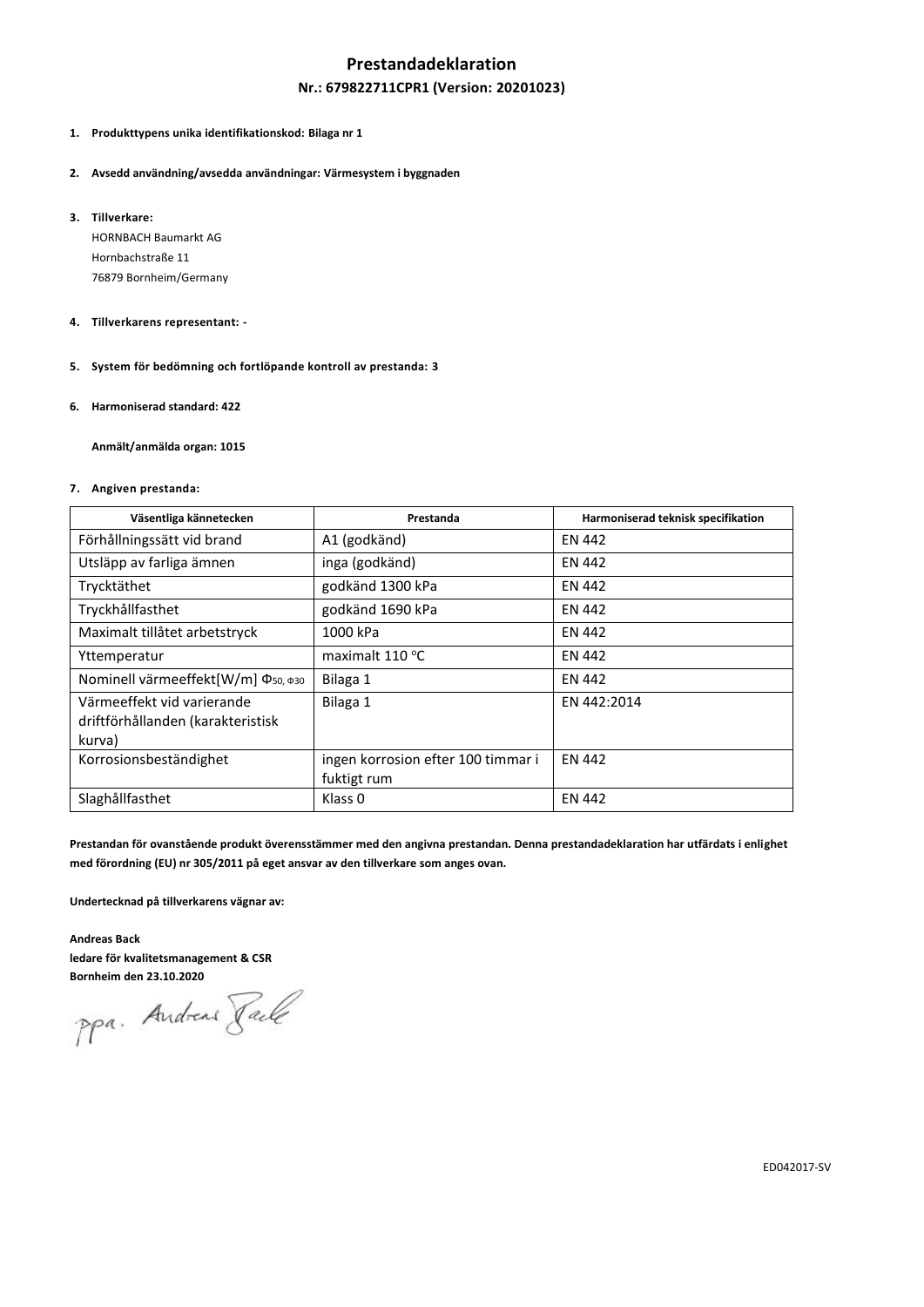# **Prohlášení o Vlastnostech**

## **Nr.: 679822711CPR1 (Version: 20201023)**

### **1. Jedinečný identifikační kód typu výrobku: Příloha č. 1**

- **2. Zamýšlené/zamýšlená použití: Topný systém v budově**
- **3. Výrobce:**

HORNBACH Baumarkt AG Hornbachstraße 11 76879 Bornheim/Germany

#### **4. Zplnomocněný zástupce: -**

- **5. Systém/systémy POSV: 3**
- **6. Harmonizovaná norma: 422**

**Oznámený subjekt/oznámené subjekty: 1015**

## **7. Deklarovaná vlastnost/Deklarované vlastnosti:**

| Podstatné vlastnosti                         | Výkon                        | Harmonizovaná technická specifikace |
|----------------------------------------------|------------------------------|-------------------------------------|
| Požární vlastnosti                           | A1 (splňuje)                 | <b>EN 442</b>                       |
| Uvolňování nebezpečných látek                | žádné (splňuje)              | <b>EN 442</b>                       |
| Tlaková těsnost                              | odolává 1300 kPa             | <b>EN 442</b>                       |
| Peynost y tlaku                              | odolává 1690 kPa             | <b>EN 442</b>                       |
| Maximální povolený provozní tlak             | 1000 kPa                     | <b>EN 442</b>                       |
| Povrchová teplota                            | maximum $110^{\circ}$ C      | <b>EN 442</b>                       |
| Jmenovitý topný výkon [W/m] Φ <sub>50,</sub> | Příloha 1                    | <b>EN 442</b>                       |
| $\Phi$ 30                                    |                              |                                     |
| Tepelný výkon za různých                     | Příloha 1                    | EN 442:2014                         |
| provozních podmín                            |                              |                                     |
| Odolnost korozi                              | bez koroze po 100 h v mokrém | <b>EN 442</b>                       |
|                                              | prostoru                     |                                     |
| Odolnost proti mechanickému                  | Třída 0                      | <b>EN 442</b>                       |
| poškození menšími nárazy                     |                              |                                     |

**Vlastnosti výše uvedeného výrobku jsou ve shodě se souborem deklarovaných vlastností. Toto prohlášení o vlastnostech se v souladu s nařízením (EU) č. 305/2011 vydává na výhradní odpovědnost výrobce uvedeného výše.**

**Podepsáno za výrobce a jeho jménem:**

**Andreas Back vedoucí oddělení kvality & CSR**

**V Bornheim dne 23.10.2020**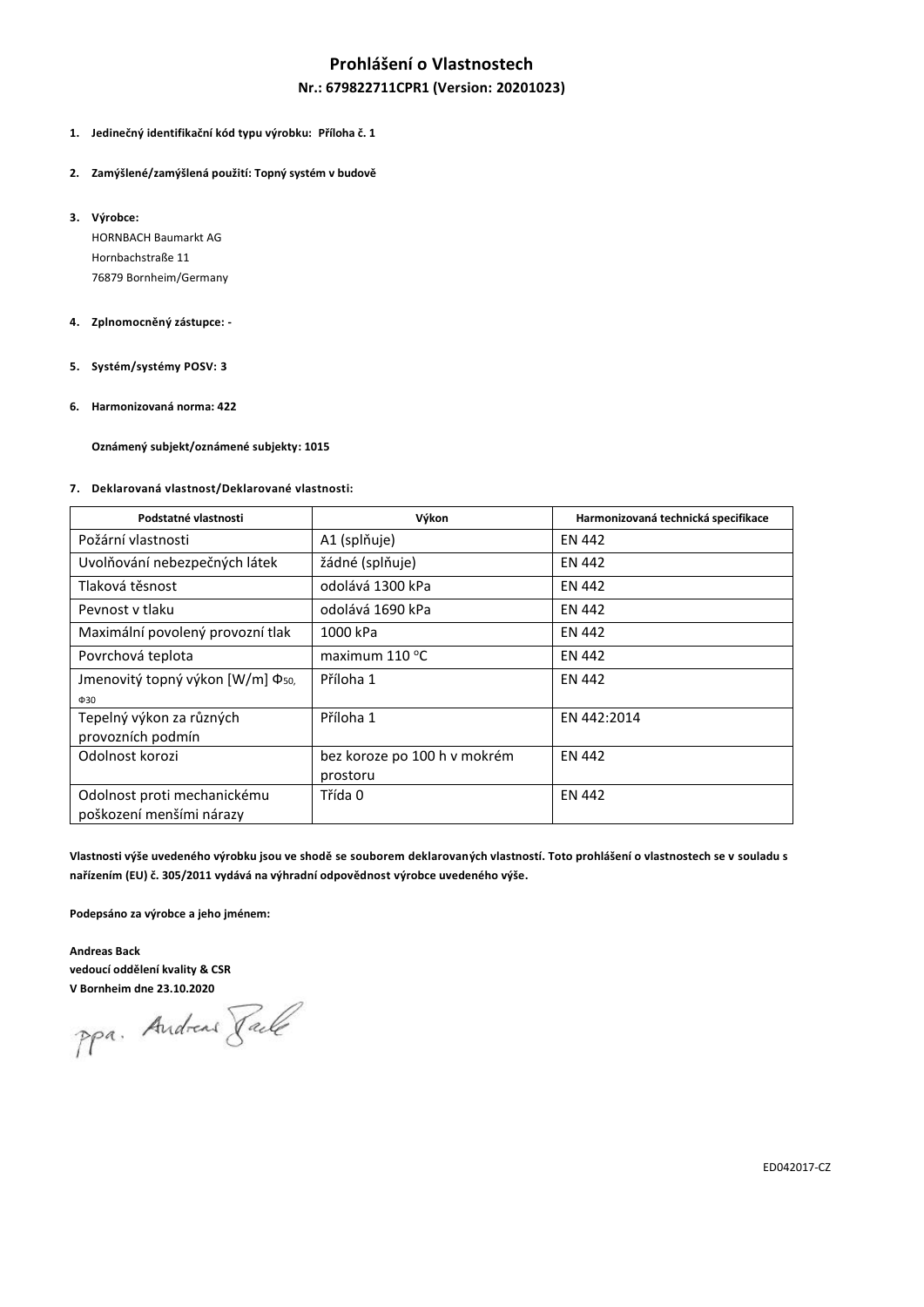# **Vyhlásenie o Parametroch**

## **Nr.: 679822711CPR1 (Version: 20201023)**

### **1. Jedinečný identifikačný kód typu výrobku: Príloha č. 1**

- **2. Zamýšľané použitie/použitia: Vykurovací systém v budove**
- **3. Výrobca:**

HORNBACH Baumarkt AG Hornbachstraße 11 76879 Bornheim/Germany

### **4. Splnomocnený zástupca: -**

- **5. Systém(-y) posudzovania a overovania nemennosti parametrov: 3**
- **6. Harmonizovaná norma: 422**

**Notifikovaný(-é) subjekt(-y): 1015**

### **7. Deklarované parametre:**

| Dôležité znaky                                         | Výkon                                      | Harmonizovaná technická špecifikácia |  |  |  |
|--------------------------------------------------------|--------------------------------------------|--------------------------------------|--|--|--|
| Správanie sa pri požiari                               | A1 (v poriadku)                            | EN 442                               |  |  |  |
| Uvoľňovanie nebezpečných látok                         | žiadne (v poriadku)                        | <b>EN 442</b>                        |  |  |  |
| Tlakové utesnenie                                      | v poriadku 1300 kPa                        | EN 442                               |  |  |  |
| Odolnosť proti tlaku                                   | v poriadku 1690 kPa                        | <b>EN 442</b>                        |  |  |  |
| Maximálny povolený prevádzkový<br>tlak                 | 1000 kPa                                   | <b>EN 442</b>                        |  |  |  |
| Povrchová teplota                                      | maximum $110^{\circ}$ C                    | <b>EN 442</b>                        |  |  |  |
| Menovitý tepelný výkon [W/m] Φ <sub>50,</sub>          | Príloha 1                                  | <b>EN 442</b>                        |  |  |  |
| $\Phi$ 30                                              |                                            |                                      |  |  |  |
| Tepelný výkon pri rôznych<br>prevádzkových podmienkach | Príloha 1                                  | EN 442:2014                          |  |  |  |
| (charakteristika)                                      |                                            |                                      |  |  |  |
| Odolnosť proti korózii                                 | bez korózie po 100 h v mokrom<br>prostredí | <b>EN 442</b>                        |  |  |  |
| Odolnosť proti drobným úderom                          | Trieda 0                                   | <b>EN 442</b>                        |  |  |  |

**Uvedené parametre výrobku sú v zhode so súborom deklarovaných parametrov. Toto vyhlásenie o parametroch sa v súlade s nariadením (EU) č. 305/2011 vydáva na výhradnú zodpovednosť uvedeného výrobcu.**

**Podpísal(-a) za a v mene výrobcu:**

**Andreas Back vedúci manažmentu kvality & CSR**

**V Bornheim dňa 23.10.2020**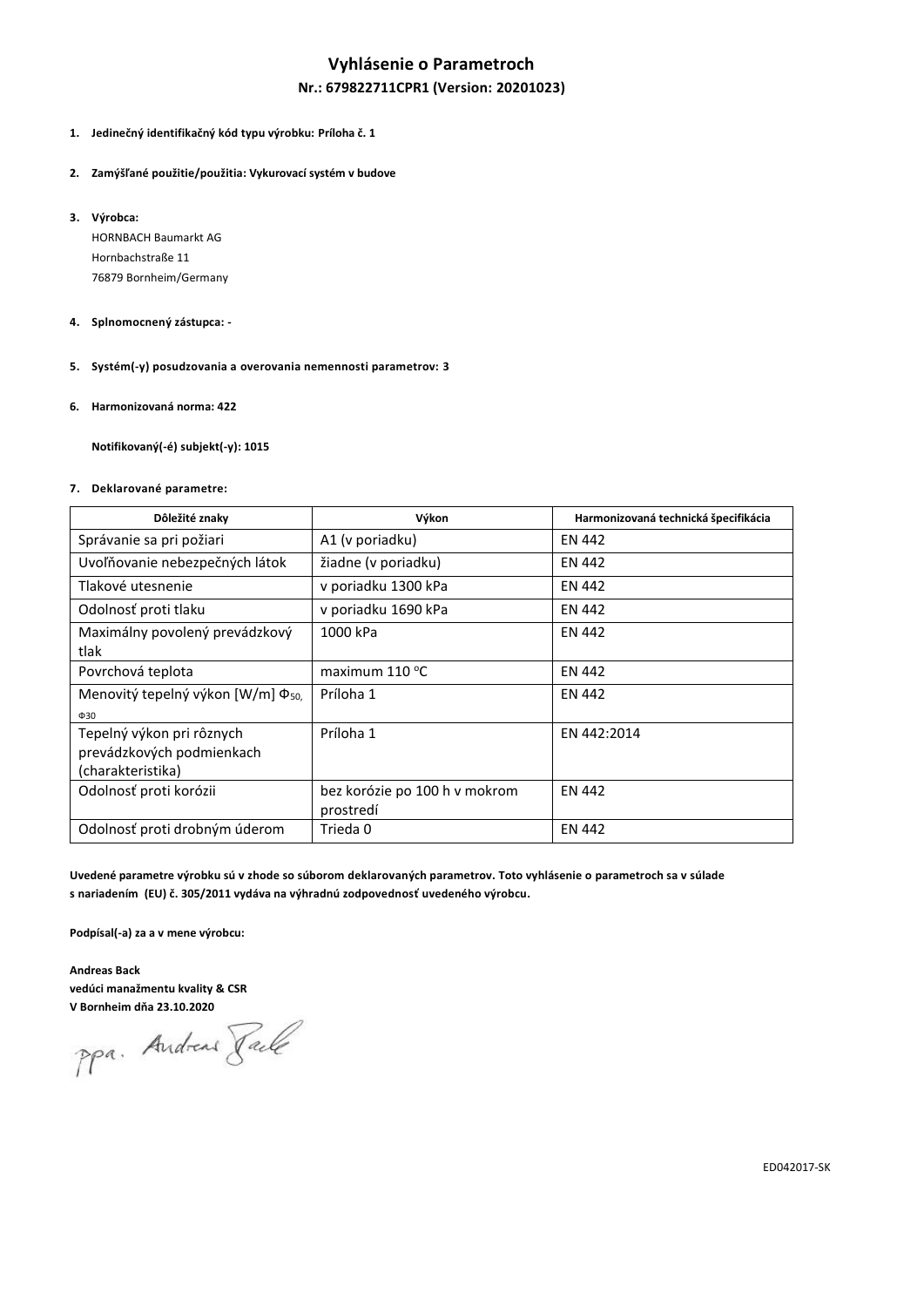# **Declaraţia de Performanţă**

### **Nr.: 679822711CPR1 (Version: 20201023)**

- **1. Cod unic de identificare al produsului-tip: Anexa nr. 1**
- **2. Utilizare (utilizări) preconizată (preconizate): Sistem de încălzire în clădire**
- **3. Fabricant:**

HORNBACH Baumarkt AG Hornbachstraße 11 76879 Bornheim/Germany

- **4. Reprezentant autorizat: -**
- **5. Sistemul (sistemele) de evaluare şi de verificare a constanţei performanţei: 3**
- **6. Standard armonizat: 422**

**Organism (organisme) notificat(e): 1015**

#### **7. Performanţa (performanţe) declarată (declarate):**

| Caracteristici esențiale                                             | Performanța                                      | Specificație tehnică armonizată |  |  |  |  |
|----------------------------------------------------------------------|--------------------------------------------------|---------------------------------|--|--|--|--|
| Reacția la foc                                                       | A1 (îndeplinită)                                 | <b>EN 442</b>                   |  |  |  |  |
| Eliberarea de substanțe<br>periculoase                               | niciuna (condiție îndeplinită)                   | <b>EN 442</b>                   |  |  |  |  |
| Etanșeitate la presiune                                              | a trecut testul la 1300 kPa                      | <b>EN 442</b>                   |  |  |  |  |
| Rezistența la compresiune                                            | a trecut testul la 1690 kPa                      | <b>EN 442</b>                   |  |  |  |  |
| Presiune de lucru maximă<br>admisibilă                               | 1000 kPa                                         | <b>EN 442</b>                   |  |  |  |  |
| Temperatura suprafeței                                               | maximum $110^{\circ}$ C                          | <b>EN 442</b>                   |  |  |  |  |
| Putere termică nominală [W/m]<br>$\Phi_{50, \Phi_{30}}$              | Anexa 1                                          | <b>EN 442</b>                   |  |  |  |  |
| Puterea termică în diverse condiții<br>de utilizare (caracteristică) | Anexa 1                                          | EN 442:2014                     |  |  |  |  |
| Rezistența la coroziune                                              | fără coroziune după 100 de ore în<br>spatiu umed | <b>EN 442</b>                   |  |  |  |  |
| Rezistența la impact minor                                           | Clasa 0                                          | <b>EN 442</b>                   |  |  |  |  |

**Performanţa produsului identificat mai sus este în conformitate cu setul de performanţe declarate. Această declaraţie de performanţă este eliberată în conformitate cu Regulamentul (UE) nr. 305/2011, pe răspunderea exclusivă a fabricantului identificat mai sus.**

**Semnată pentru şi în numele fabricantului de către:**

**Andreas Back Şeful managementului calităţii & CSR**

**În Bornheim la 23.10.2020**

ED042017-RO